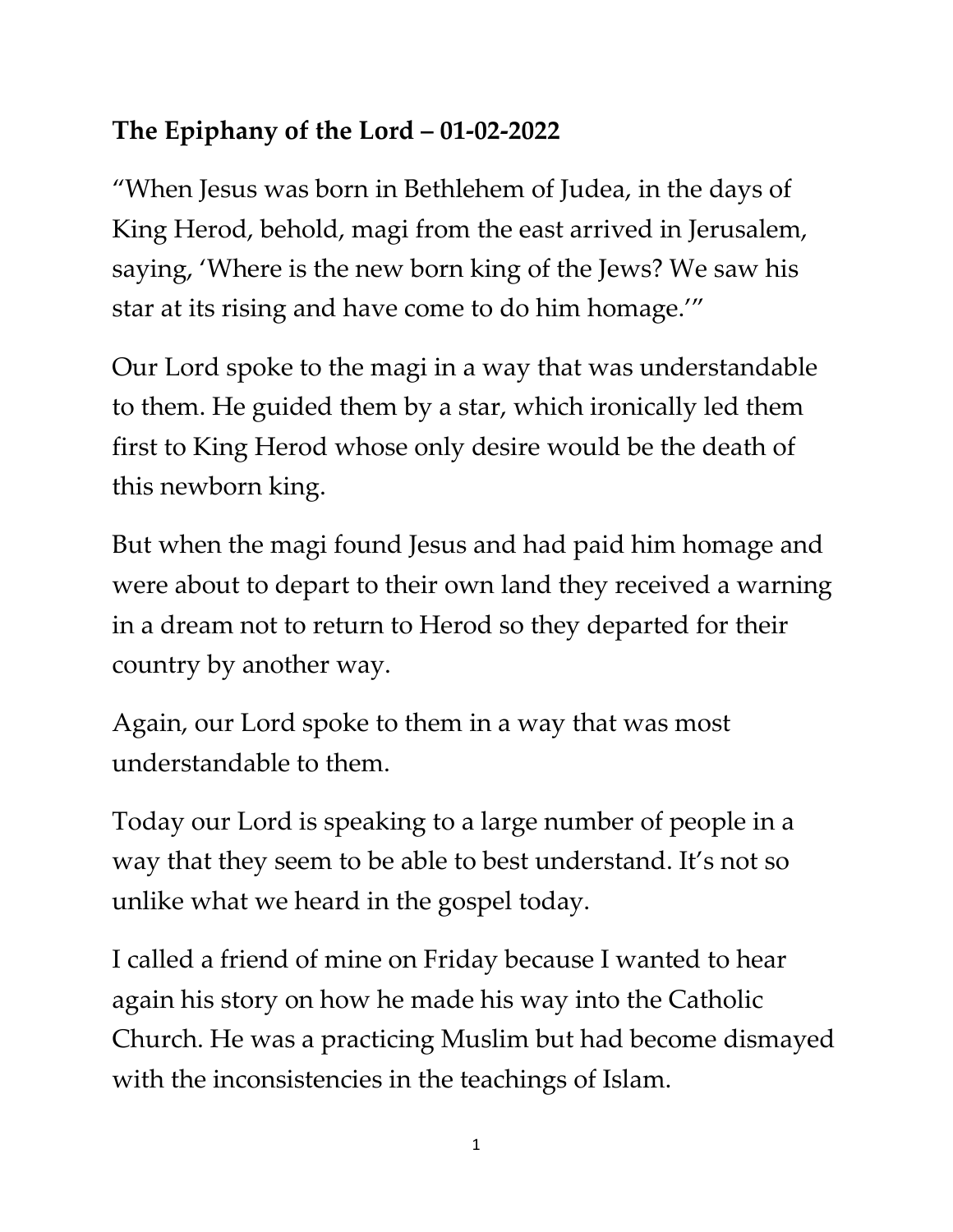Eventually he left Islam but was unwilling to give up on his belief in God. So like the magi, his search for Truth began. Here are just some of the highlights his journey that brought about his conversion to Christ and into the Catholic faith.

Through conversations with a fellow fraternity brother he began to learn about Catholicism. On a pretty spectacular side note, this fraternity brother eventually became a Catholic priest.

Anyway, the Lord was speaking to my friend in a way that he could best understand but at the time he wasn't ready to come into the faith so his search for Truth continued.

Of course many other things occurred but on one occasion he was asked to attend Mass with friends and it just so happened that the bishop of the diocese was the main celebrant and his homily was all about why Catholicism, among all the world's religions, is the best.

My friend actually felt like the bishop was talking directly to him, as if someone had put him up to it.

But here is the event that I really want to emphasize today. On the feast of our Lady of Guadalupe another friend invited him to Mass at her parish for the big feast.

In the course of the Mass he started thinking that all this emphasis on Mary was just a bunch of paganism.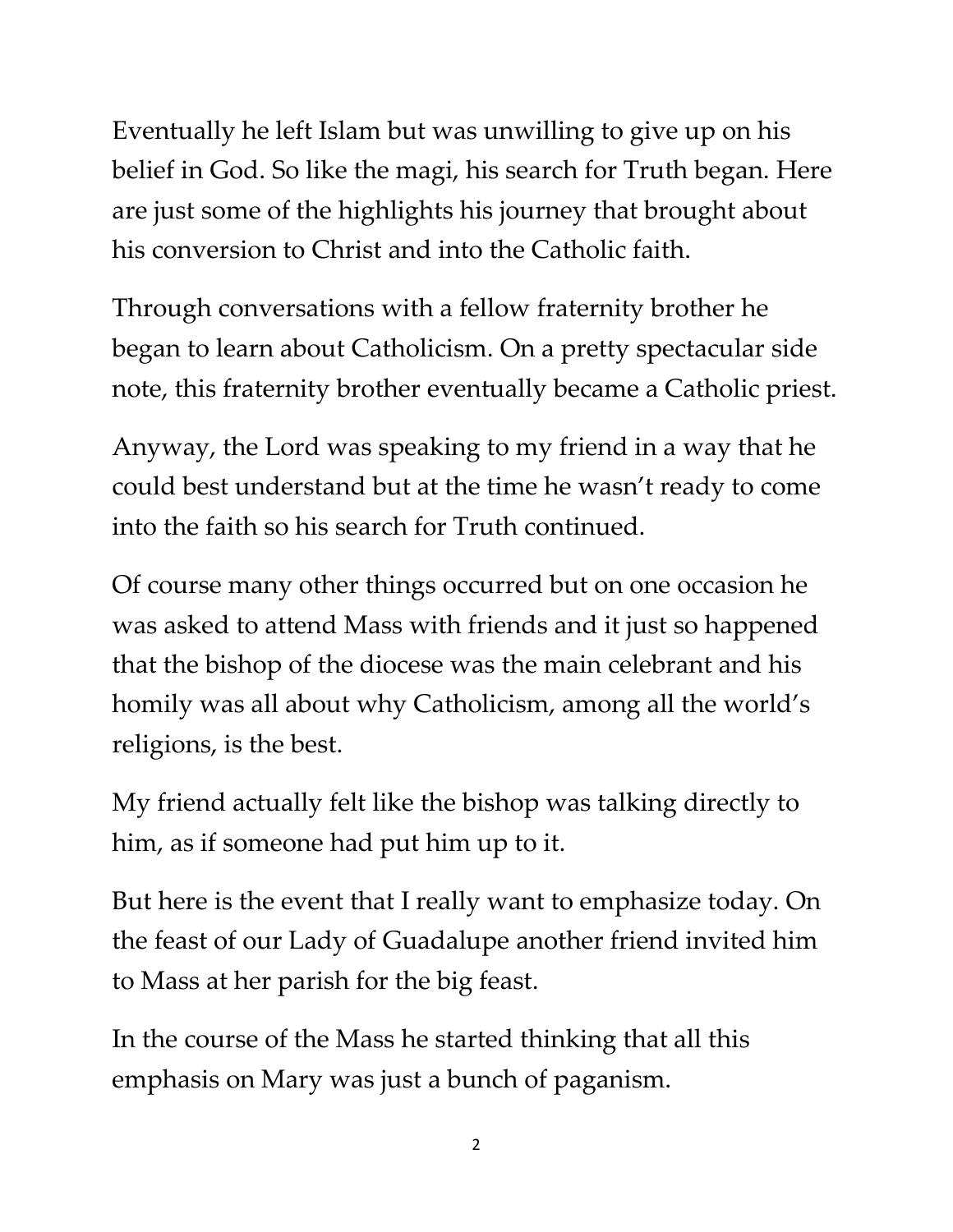And yet after Mass he went in procession with an image of our Lady of Guadalupe and during the procession everyone was told to simply voice their petitions.

He said to himself, "Well, since I've come this far I might as well go all the way and he asked Jesus to reveal himself to him and made an act of faith in our Lord.

He said, suddenly everything around him went white almost like being in the most severe snowstorm imaginable.

He felt suspended in time. His friend told him later that he had stopped and grabbed her arm so hard that she didn't know what to do and yet the crowd just processed by as if everything was normal.

He said during his vision he had the sense that something or someone was pursuing him very aggressively.

He said he was running blindly trying to get away from whatever it was when suddenly he saw something shimmering in the distance so he ran toward it just hoping to escape.

When he got there he could see that it was our Lady and she told him that from now on he was going to serve her Son and him alone.

Suddenly something grabbed him from behind with immense power and he said he turned around and it was Jesus.